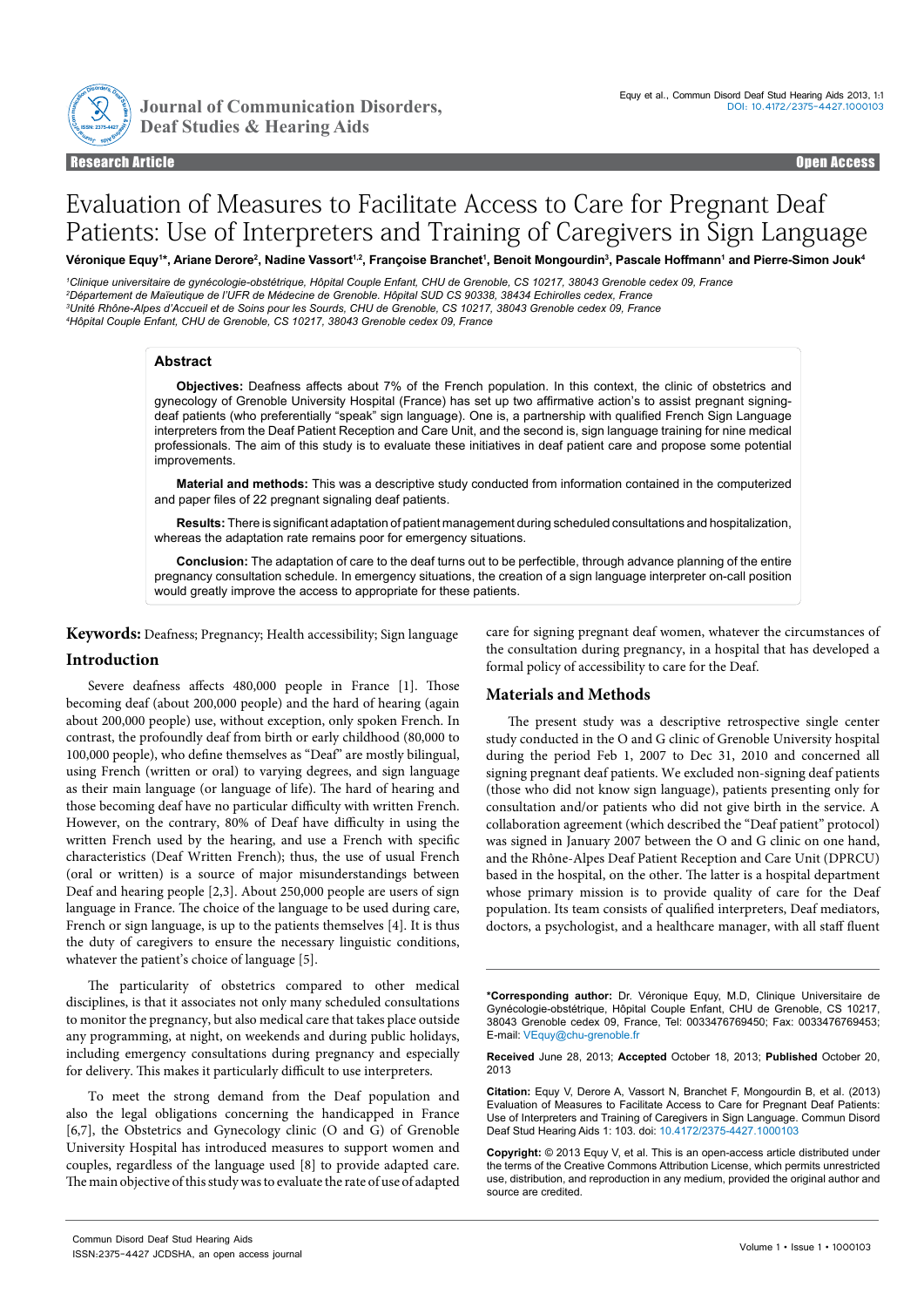**Citation:** Equy V, Derore A, Vassort N, Branchet F, Mongourdin B, et al. (2013) Evaluation of Measures to Facilitate Access to Care for Pregnant Deaf Patients: Use of Interpreters and Training of Caregivers in Sign Language. Commun Disord Deaf Stud Hearing Aids 1: 103. doi: 10.4172/2375-4427.1000103

in sign language. The "Deaf patient" protocol states that when making appointments for consultation, scheduling hospital admission, and hospital discharge for signing deaf patients, staff must work with the DPRCU to plan the presence of an interpreter, with or without a Deaf mediator. If a Deaf patient is admitted to hospital, staff should call the secretary of the unit to organize the presence of a member of the unit during the patient's stay. This protocol is applicable only during the opening hours of the DPRCU, i.e., Monday to Friday from 8:30 am to 5:30 pm.

In the same period, nine members of the hospital obstetrics team (a gynecologist-obstetrician, four midwives and four nursery assistants) were trained in sign language. This training consisted of one week of classes per year for four consecutive years, with certification of their level in French Sign Language (FSL) at the end of each week.

All pregnant women known to be signing presenting during the study period were identified from the archives of the DPRCU. Their computerized obstetrical records, computerized calendar of appointments and paper patient records were used to analyze their management within the department of Obstetrics and Gynecology. The confidentiality of medical records was assured by assigning a random number to each patient included. The primary criteria was the rate of appropriate adapted care for all scheduled consultations (obstetric consultations, ultrasound scans, anesthesia consultation and post-natal visits) by a suitable member of staff, i.e., either by a member of the O and G team trained in sign language (with or without an interpreter), or an untrained staff member accompanied by an interpreter. If the presence of the interpreter was not recorded in the computer file, paper medical records or in the computer calendar, the interpreter was considered not to have been present. The secondary endpoints were the following:

- presence of an interpreter at scheduled consultations and depending on the member of staff following the pregnancy (trained in sign language or untrained)
- reference in the medical record of the patient's hearing deficiency as well as the telephone number of the secretary of the DPRCU
- proportion of patients who benefited from support by a trained professional during their stay in the maternity ward
- rate of the "Deaf patient" protocol for calling an interpreter during the stay in the delivery room or in the case of hospitalization during pregnancy or postpartum
- type of staff present during interventions by interpreters during maternity stays (midwife, nursery assistant, pediatrician)
- number of emergency consultations in the presence of an interpreter or by a trained member of the O and G team.

Processing and data analysis were performed using StatView software (StateView for Windows, SAS Institute, Inc., Cary, NC, USA).

#### **Results**

Twenty-two patients were included in the study. The characteristics of the population at baseline are shown in Table 1. The scheduled consultations during pregnancy and in the postpartum period are detailed in Table 2. For scheduled consultations, 83.1% of obstetric consultations, 43.4% of ultrasound examinations, and 63.6% of anesthesia consultations and post natal visits were carried out by or with suitable staff (a qualified French sign language interpreter and/ or O and G member trained in sign language). An O and G member

trained in sign language, midwife or doctor, followed 72.7% of Deaf pregnant women. For these patients, the percentage of consultations conducted with an interpreter was 65.3% of obstetric consultations, 35.7% of ultrasound examinations, 68.7% of anesthesia consultations and 50% of postnatal visits. As for the patients cared for by O and G personnel untrained in sign language, 48.6% of obstetric consultations, 65% of ultrasound scans, 50% of anesthesia consultations and no postnatal visit were conducted with an interpreter present. Status of deaf signing patient and the phone number of the secretary of the DPRCU were recorded in the medical records of 87.5% of patients seen by a FSL trained O and G member, and only of 33.3% of patients were followed by an untrained O and G member.

The patients in the study were cared by FSL trained personnel for 64.7% of scheduled obstetric consultations, 22.7% of emergency room visits (18.2% during the day, 27.3% on weekends and at night), 22.7% while in the delivery room, 54.5% of maternity stays and 60% of postnatal visits. The implementation rate of the "Deaf patient" protocol for calling an interpreter while the woman was in the delivery room and in the maternity ward is shown in Table 3. Adapted care for emergency consultations during pregnancy and postpartum is detailed in Table 4.

#### **Discussion**

In our department, care has been taken to account for the disability in 83.1% of obstetric consultations, 63.6% of anesthesia consultations

| <b>Characteristics</b>                                                    | $n = 22$                                 |  |
|---------------------------------------------------------------------------|------------------------------------------|--|
| Age (years) m, sd                                                         | $31.8 \pm 5.6$                           |  |
| Employment<br>Working<br>Not working                                      | n=11 (50%)<br>n=11 (50%)                 |  |
| Living in a couple                                                        | n=22 (100%)                              |  |
| Nulliparous                                                               | n=15 (68.2%)                             |  |
| Physiological pregnancy                                                   | n=15 (68.2%)                             |  |
| Mode of delivery<br>eutocic<br>instrumented vaginal delivery<br>caesarean | n=11 (50%)<br>n=7 (31.8%)<br>n=4 (18.2%) |  |

**Table 1:** Characteristics of the study population.

| Type of scheduled consultation during pregnancy   | $N = 22$ |
|---------------------------------------------------|----------|
| Number of obstetric consultations, m (sd)         | 6.2(1.7) |
| Number of adapted obstetric consultations, m (sd) | 5.1(2)   |
| Number of ultrasound examinations, m (sd)         | 3.5(0.9) |
| Number of adapted ultrasound examinations, m (sd) | 1.7(0.9) |
| Anesthesia consultation, %                        | 100      |
| Adapted anesthesia consultation, %                | 63.6     |
| Postnatal visits, %                               | 75       |
| Adapted postnatal visits, %                       | 65       |

**Table 2:** Description of scheduled consultations during pregnancy and post-partum.

| Use of the "Deaf patient" protocol                               | $n = 22$  |
|------------------------------------------------------------------|-----------|
| In the delivery room                                             |           |
| Call to the DPRCU                                                | 40%       |
| Intervention of an interpreter                                   | 33.3%     |
| During maternity ward stay                                       |           |
| Number of calls to the DPRCU per Deaf patient m, sd              | $21 + 12$ |
| Number of interventions by an interpreter per Deaf patient m, sd | $2 + 1$   |
| % patients with at least one intervention by an interpreter      | 100%      |
| Staff present at the same time as the interpreter:               |           |
| Midwife                                                          | 90.9%     |
| <b>Nursery Assistant</b>                                         | 86.3%     |
| Pediatrician                                                     | 36.3%     |

**Table 3:** Use of the "Deaf patient" protocol to request an interpreter in the maternity ward.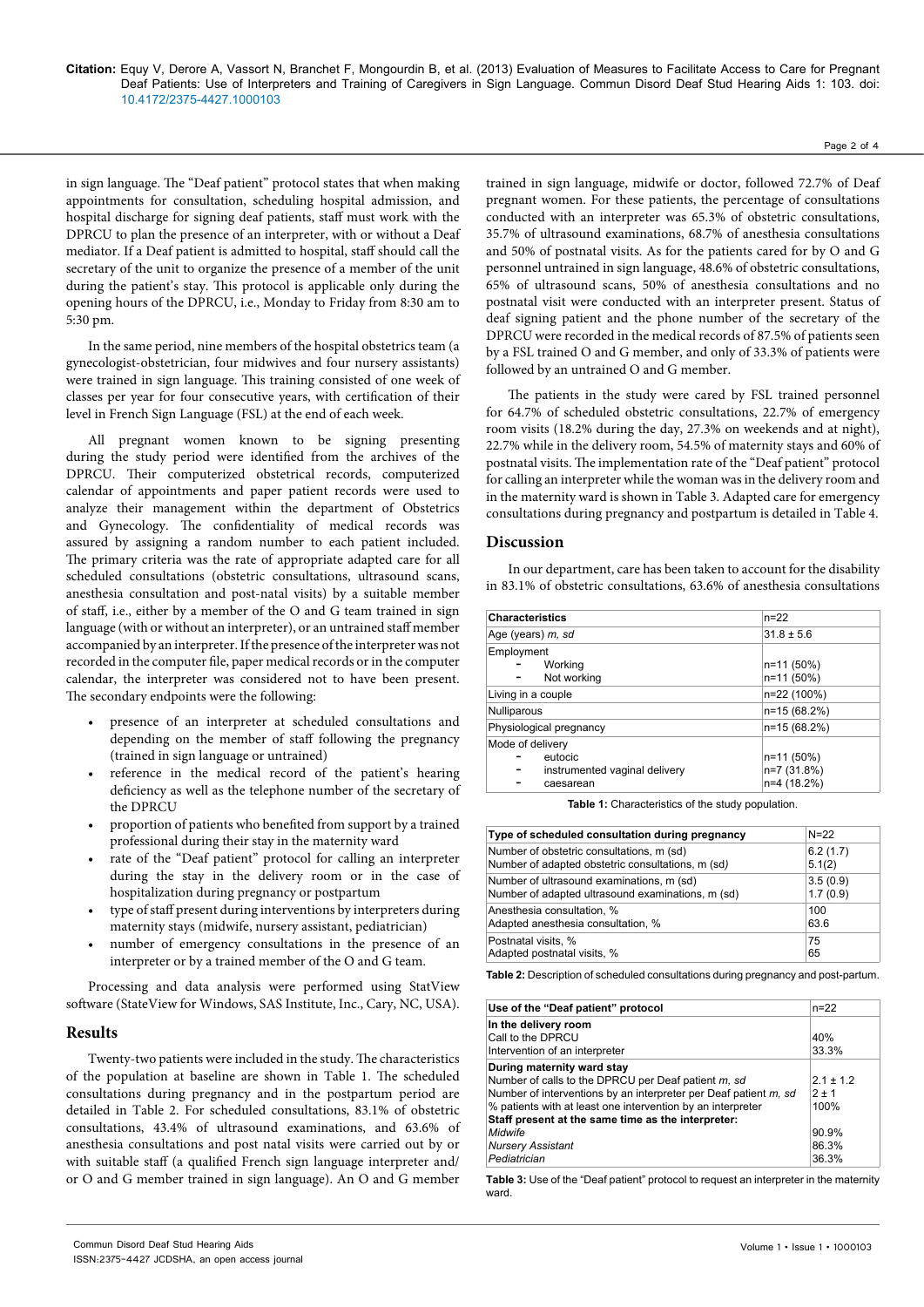### **Citation:** Equy V, Derore A, Vassort N, Branchet F, Mongourdin B, et al. (2013) Evaluation of Measures to Facilitate Access to Care for Pregnant Deaf Patients: Use of Interpreters and Training of Caregivers in Sign Language. Commun Disord Deaf Stud Hearing Aids 1: 103. doi: 10.4172/2375-4427.1000103

Page 3 of 4

| <b>Emergency Consultations</b>         | Total<br>$n=22$ | Daytime (during working hours of interpreters)<br>n=11 | Nights, week-ends<br>and public holidays n=11 |
|----------------------------------------|-----------------|--------------------------------------------------------|-----------------------------------------------|
| Interpreter present                    | 18.2%           | 36.4%                                                  | $0\%$                                         |
| Performed by FSL trained medical staff | 22.7%           | 18.1%                                                  | 27.3%                                         |
| Deaf Adapted Consultations             | 40.9%           | 54.5%                                                  | 27.3%                                         |

**Table 4:** Adapted Care of Deaf patients in emergency consultations during pregnancy and postpartum.

and 43.4% of ultrasound examinations, which appears quite acceptable. We also investigated the level of adapted care given to signing Deaf patients by FSL trained staff according to the different areas of clinical obstetrics and gynecology. The goal was to see if a small number of trained caregivers allowed us to provide appropriately adapted care in the majority of cases, especially when interpreters were not available. There was a wide disparity between the different sectors of clinical obstetrics, mainly due to whether the presence of the Deaf patient was planned in advance or not, the length of stay for unscheduled visits (emergency consultations, admissions due to high-risk pregnancies, hospital stays for childbirth) and the quality of traceability of information. It is likely that for stays in maternity wards the results are underestimated by our method of data collection as hospital records are almost exclusively hand-written by the doctor or midwife in charge of the patient and his/her name is sometimes illegible or replaced by a signature, giving rise to missing data. The highest rate of adapted care was for scheduled consultations, but it could still be improved. Indeed, there are sometimes no more appointments available with a doctor/midwife trained in sign language. This problem could easily be resolved by anticipating and reserving appointments from early-on in pregnancy and by giving more information to signing pregnant Deaf women about the availability of adapted care at the maternity clinic at the Grenoble hospital.

Concerning the rates of adapted care in the various O and G emergency services (delivery room and emergency consultations), we found a relatively low rate (about 30% to 40%) of adapted care (performed by a FSL trained doctor or midwife, or in the presence of an interpreter). For daytime emergencies, only 36.4% of consultations were conducted with an interpreter present, who often had busy schedules and could rarely be freed to assist in an emergency. These low rates of care adapted to the disability of Deaf patients in emergency situations, observed both in the day and at night, highlight the fact that having only nine O and G members of staff trained in sign language is insufficient to provide 24 h/24 h care adapted to the Deaf. This suggests that an interpreter on-call 24 h/24 h would be of great benefit to Deaf patients.

As for the intervention of interpreters during maternity stays; all patients received at least one visit by the interpreter during their stay, the DPRCU having been alerted on average twice with often two visits by the interpreter. During these interventions, the midwife and nursery assistant were present with the interpreter in 9 out of 10 cases. It is legitimate to think that given the difficulties of communication with Deaf patients faced over several days, staff use the "Deaf patient" protocol to solve these problems. However, when they only occasionally see the patient (such as a pediatrician for example) the use of an interpreter is uncommon (36.3% of cases). To optimize care, a meeting between the maternity ward pediatrician and the interpreter should be arranged at the beginning of the patients stay in the maternity ward. Indeed it appears important that parents understand the explanations given by the pediatrician and can ask any questions during the first visit, such as screening for hearing disorders and the hearing devices available for infants.

Due to our study being retrospective and only based on information recorded in the patients' medical records, it is likely that the results are underestimated. We found that data were complete for consultations carried out by the staff trained in FSL, as the list of these doctors and midwives, as well as who conducted the consultation were available and recorded However, the presence of an interpreter was not systematically noted particularly when other members of O and G were consulting. The adaptation of care during ultrasound examinations appeared only in the computerized agenda where the secretary noted the agreement of the DPRCU to supply an interpreter) and may also have led to underestimation of results. There appear to be gaps in the traceability of whether an interpreter was present or not. In fact, the presence of the interpreter during medical care should be systematically recorded in the patients' records by the doctor or midwife because it is a prerequisite for good communication and shows compliance with the legal duty of caregivers to accommodate for deafness [7].

The goal of 100% adapted care for scheduled consultations could be achieved by better planning of consultations from early-on in pregnancy (including the anesthesia and ultrasound visits) to ensure that in addition to being followed by a doctor/midwife trained in FSL, an interpreter can be systematically present. Extending FSL training to include other medical specialists (anesthetists, sonographers, and pediatricians) could also help optimize care. In fact, this study examined differences in the use of interpreters for scheduled consultations, whether or not the caregiver was trained in sign language. In general, interpreters were used more frequently by FSL trained staff than by caregivers who had no FSL training, which shows that the former were aware of the difficulties in communication and understanding encountered by Deaf patients, and conscious of their own linguistic limitations. In addition, FSL trained professionals more frequently documented deafness and the phone number of the DPRCU so that their colleagues could call an interpreter.

For ultrasound examinations, less proportion of interpreters could be due to a high proportion of missing data and lack of power (insufficient cases for meaningful statistical analysis). Thus, the availability of an interpreter service in itself does not guarantee that it is used; however this situation appears to improve when the medical staff has some training in sign language.

The issue of access to care for people with disabilities has gained in impetus with the 2005 law on equal rights and opportunities, participation and citizenship for disabled people [6] and the revision of the hospitalized patient's charter. The Charter states in its first article: "The hospital service is available to all and [...] is designed for the handicapped" and in its third article: "The information given to the patient must be accessible, understandable and fair". In addition, the 2005-2007 perinatal plan [8] states that "during the whole perinatal period, for women with disabilities [...] particular attention must be given [...], in the areas where they have in difficulty because of their handicap". The law therefore requires that hospital services are "adapted" to handicaps. In the context of deafness, "the adaptation" should be in the field of communication with the deaf patient. Several